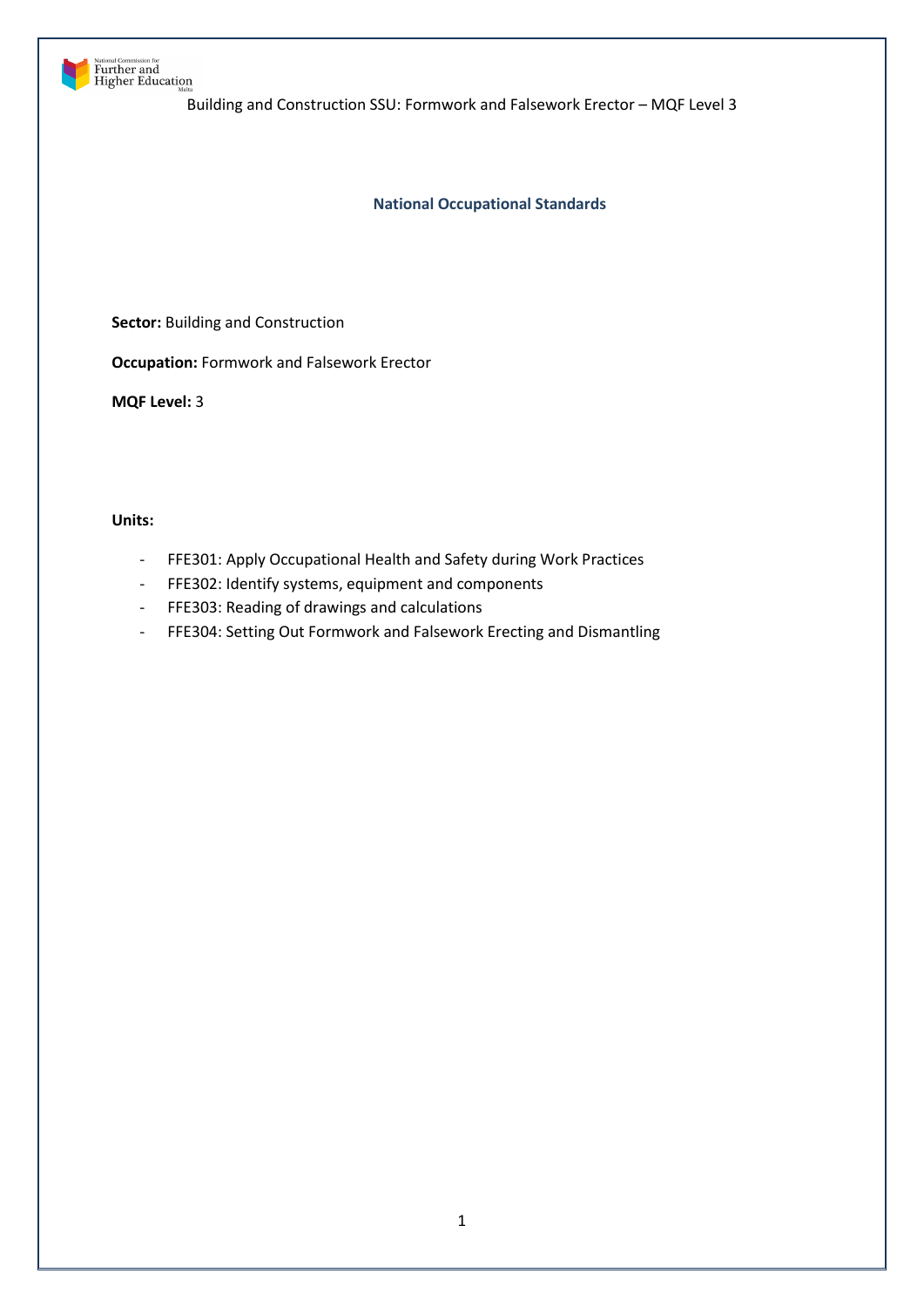

# **FFE301: Apply Occupational Health and Safety during Work Practices**

This unit is about being able to use safe procedures and safe work practices. The persons carrying out this work must possess the necessary knowledge and skills to ensure that their actions do not create health and safety risks to themselves and others, identify risks and hazards associated within the working environment, tools and equipment and materials and substances used.

# **Performance Criteria**

The candidate must have the necessary knowledge and skills to:

- 1. Carry out safe working practices to prevent hazards and to ensure the safety of oneself, workers and members of the public.
- 2. Carry out safe working practices when using appropriate equipment and materials to prevent damages to work areas and injuries to oneself and 3rd parties.
- 3. Carry out the safe erection, use and dismantling of system access platforms less than 2m high.
- 4. Set up safety barriers around a work environment hazard to protect colleagues and members of the public.
- 5. Use protective clothing and safety equipment according to specifications issued by manufacturers and know the whereabouts of first-aid equipment.
- 6. Use, handle and store materials hazardous to health in a safe manner.
- 7. Carry out a risk assessment to cover the job assigned and the working area.
- 8. Locate and switch-off temporary or fixed electrical switch gear, systems isolating valves as instructed in the health and safety procedures.

## **Required Knowledge**

The Level 3 Formwork and Falsework Erector must know and explain:

- 1. The roles and responsibilities of themselves and others under the Health and Safety Act.
- 2. The health and safety risks associated with their role which includes, tools, materials and equipment used and working practices and procedures.
- 3. The potential hazardous material commonly found at the workplace.
- 4. The procedures for dealing with potential hazardous material in the place of work.
- 5. The health concerns associated with the workplace and safe practices when carrying out work.
- 6. The hazards and potential hazards at the place of work (such as electricity, slippery and uneven surfaces, dust and fumes, handling and transporting, contaminants and irritants, fire, heights, improper use of tools and equipment.)
- 7. The importance of being alert to the presence of hazards in the place of work.
- 8. The responsible persons to whom to report health and safety matters or any other occurring hazards.
- 9. The emergency procedures in the place of work.
- 10. The first aid facilities that exist within the work area.
- 11. The best way to make use of barricades, industrial hurdles and warning signs to make areas clearly marked out of bounds.
- 12. The safety procedures when using scaffold platforms (not erecting and dismantling platforms).
- 13. The necessary safety precautions including the use of protective clothing and equipment for a range of applications.
- 14. The methods used for protecting customers' property.
- 15. When it is required to isolate domestic water services from the main water supply.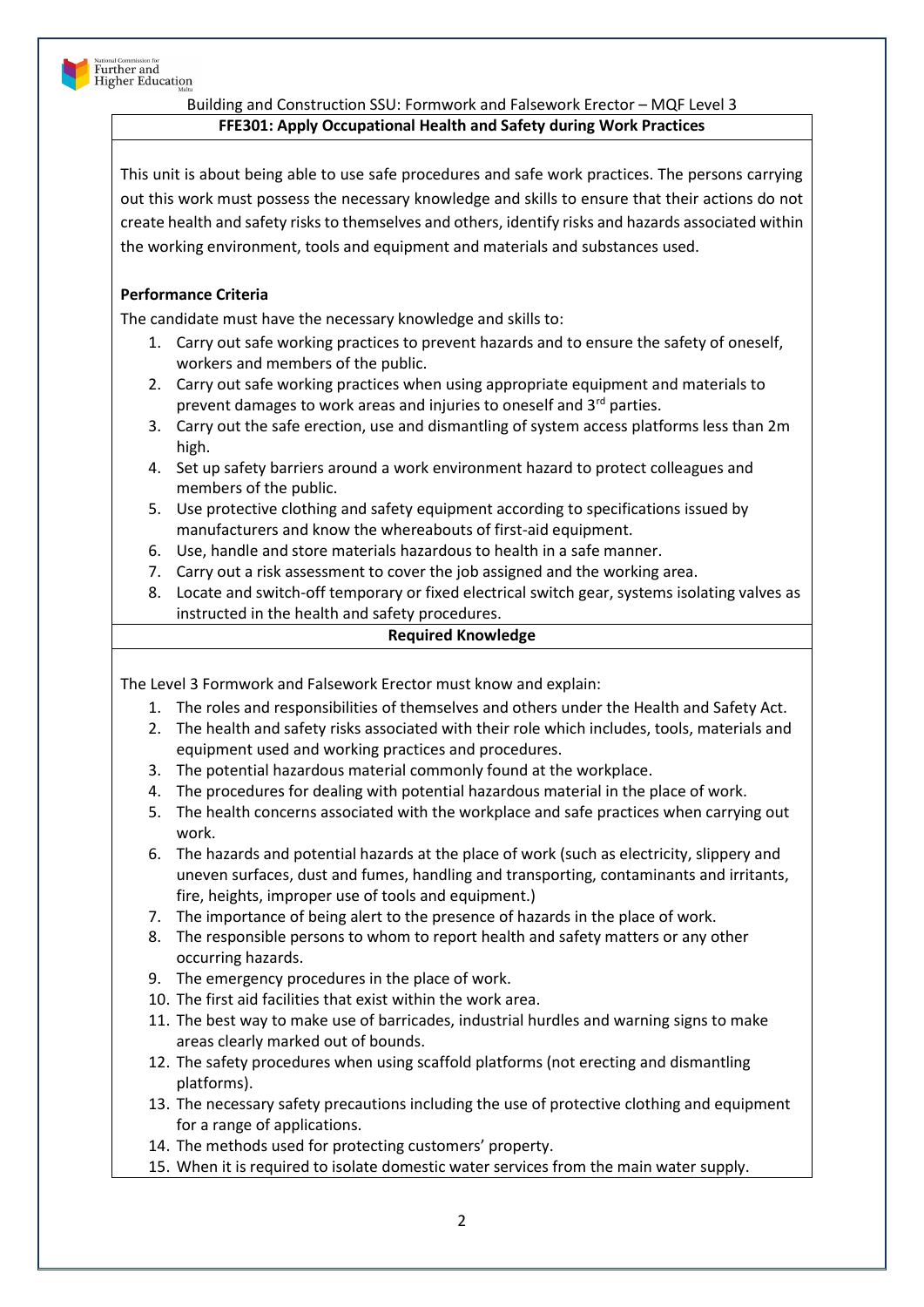

- 16. Any toxic effect from materials commonly used at construction sites.
- 17. The preventative and remedial actions to be taken in the case of exposure to materials hazardous to health.

#### **Required Skills**

- 1. Identify which health and safety procedures are relevant to the work environment.
- 2. Seek supervisor assistance when help is needed.
- 3. Ensure compliance with duties and obligations as defined by the Occupational Health and Safety Act and recent amendments.
- 4. Follow workplace policies and employers' instructions for the safe use and maintenance of tools and equipment.
- 5. Control health and safety hazards within the job responsibility.
- 6. Report any hazards which may present risk to relevant persons.
- 7. Follow correct procedures in the event of injuries to themselves or others.
- 8. Take remedial action where work methods are not in line with control measures noted and identified from risk assessment.
- 9. Adhere to work production and installation processes as agreed with the employer.
- 10. Apply the necessary skills to erect, use and dismantle access equipment less than 2m in height and use appropriately all access equipment provided.
- 11. Read, interpret and install warning signs and assist in setting up safety barriers, around working areas.
- 12. Equip oneself with the appropriate protective clothing and safety equipment for erecting and dismantling falsework and formwork.
- 13. Use and store materials hazardous to health in a safe manner.
- 14. Monitor the work place and maintain good housekeeping whilst keeping it free from hazards.
- 15. Report unfamiliar and unpredictable situations to colleagues and supervisors.
- 16. Practice the appropriate health and safety procedures.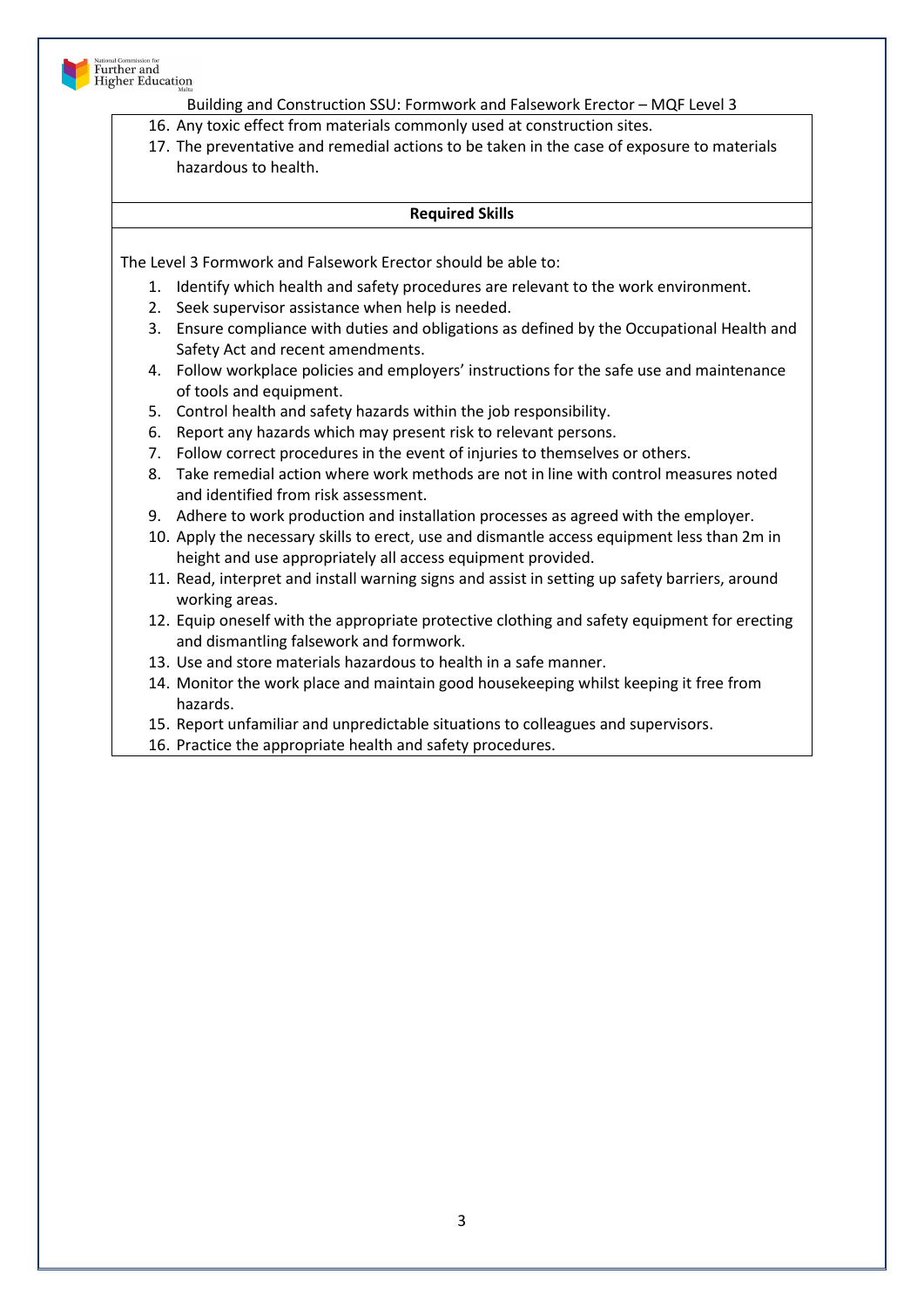

#### **FFE302: Identify systems, equipment and components**

This unit is about identifying the different materials for specific applications based on their technical properties and to identify direct and indirect impacts on the environment and surrounding areas.

## **Performance Criteria**

The candidate must have the necessary knowledge and skills to:

- 1. Distinguish between the various types of 'system formwork' and 'pipe and clamp systems' used as falsework.
- 2. Keep records of the quantity of materials in day to day work.
- 3. Follow instructions stipulated in the project environment management plan and apply to the allocated task.

### **Required Knowledge**

The Level 3 Formwork and Falsework Erector must know and explain:

- 1. Relevant elements of the environmental legislation and any other relevant legislation.
- 2. The environmental management plan of the job.
- 3. The appropriate procedures to keep production records.
- 4. The definition of an operation or a workstation at the place of work.
- 5. The difference between the various types of 'system formwork' and 'pipe and clamp systems' used as falsework.
- 6. The appropriate procedures to preserve timber, metal and plastic formwork and fittings.
- 7. The proper manner cutting blades/ tools are used to trim timber, metal and plastic formwork.

#### **Required Skills**

- 1. Distinguish between different systems formwork data sheets as instructed by the supervisor.
- 2. Distinguish between the various types of 'system formwork' and 'pipe and clamp systems' used as falsework.
- 3. Work the assigned task as per the environment management plan.
- 4. Keep production records as necessary.
- 5. Apply stipulated instructions as per site's regulations and recycling procedures during the maintenance of any type of formwork.
- 6. Preserve timber, metal and plastic formwork in an appropriate manner.
- 7. Use the appropriate cutting blades/ tools are used to trim timber, metal and plastic formwork.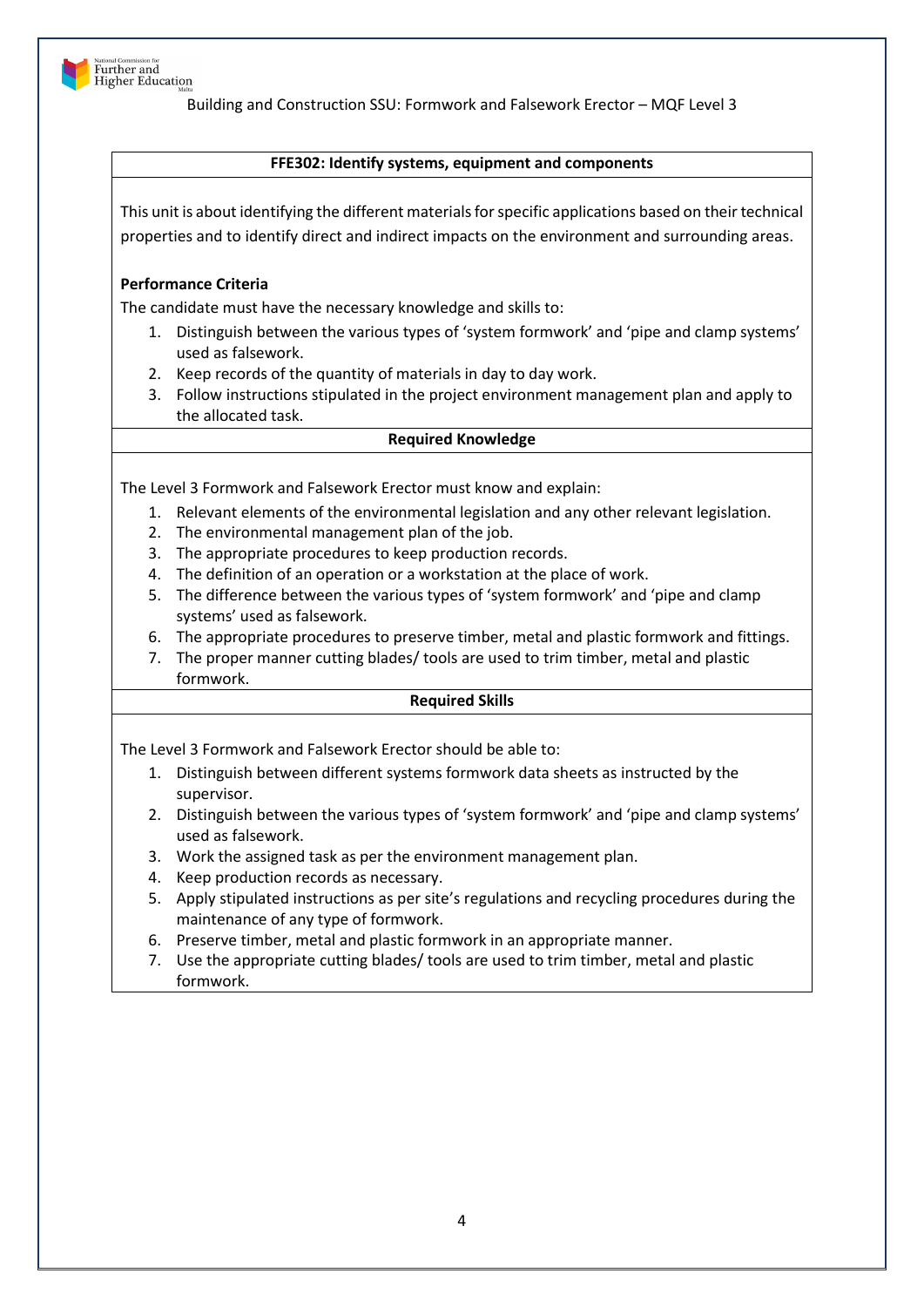

#### **FFE303: Reading of drawings and calculations**

This unit is about understanding and applying dimensions from drawings and calculating quantities in the work preparation.

## **Performance Criteria**

The candidate must have the necessary knowledge and skills to:

- 1. Read and interpret formwork and falsework drawings.
- 2. Read and interpret site and building drawings regarding construction and civil engineering projects.
- 3. Familiarise with sections and views and as used in construction and building engineering drawings.
- 4. Read and interpret scales, levels and misalignment reports.
- 5. Familiarise with the relationship between force, pressure, area, loads and hydraulic pressure.
- 6. Read and interpret assembly drawings of shutters and form work.

### **Required Knowledge**

The Level 3 Formwork and Falsework Erector must know and explain:

- 1. Scales, rations and percentages.
- 2. Drawings annotations used for levels, gradients and bearings.
- 3. Mathematical parameters as used during the job (eg: BODMAS and using a scientific calculator).
- 4. A wide range of hand tool specifications and their use.
- 5. The common tolerances allowed in construction and civil engineering projects.
- 6. The metric units of linear measurements, areas, loads, force and pressure.

#### **Required Skills**

- 1. Translate scaled dimension to full size dimensions just for rough checking.
- 2. Translate orientation bearings and level readings.
- 3. Use scientific calculators, different mathematical parameters and digital measuring equipment to measure linear and angular parameters.
- 4. Use hand tools such as spanners, ratchets and to assemble and adjust formwork and falsework.
- 5. Convert between units of measurements and weights.
- 6. Interpret tolerance specifications.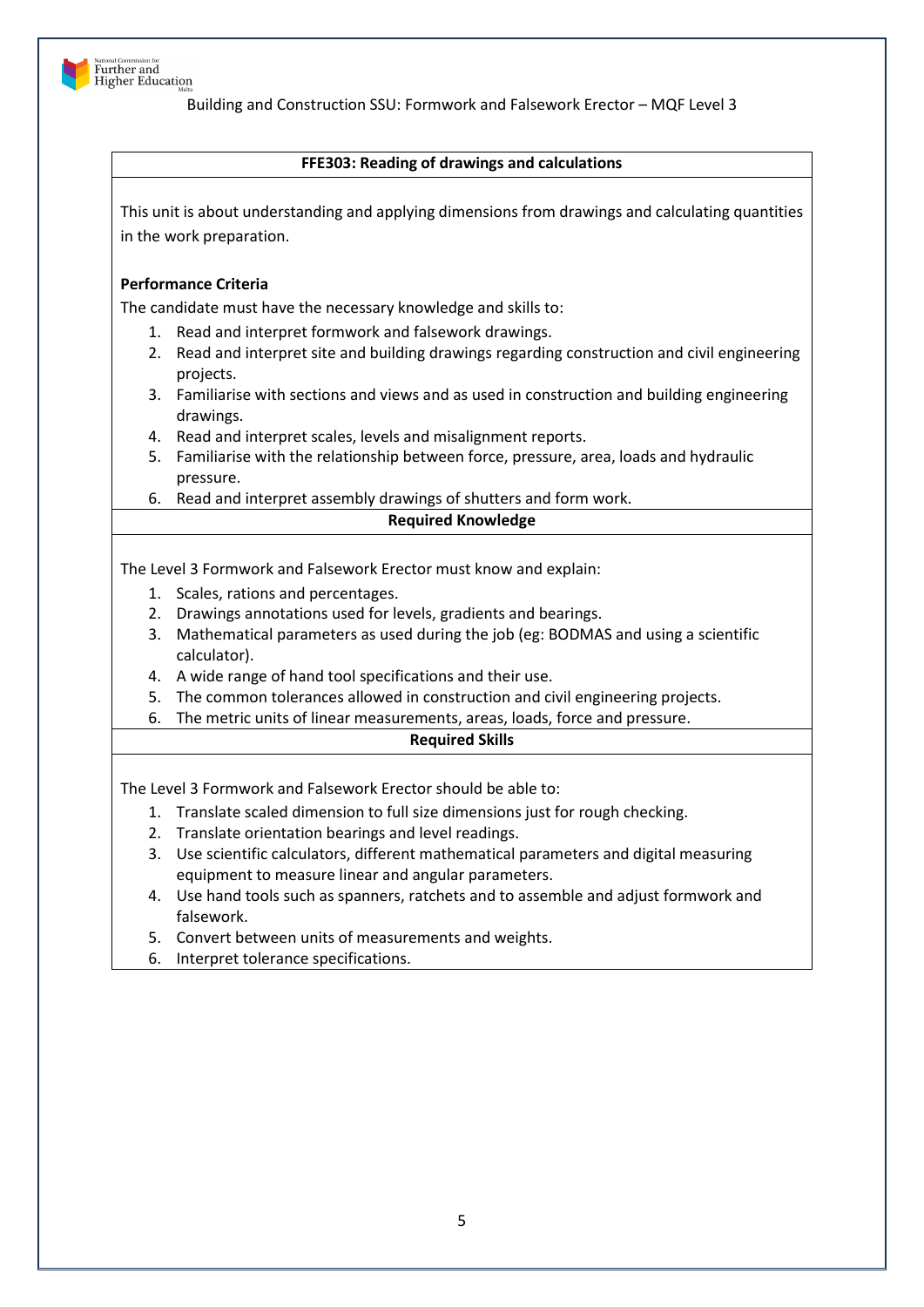

National Commission for<br>
Further and<br>
Higher Education

Building and Construction SSU: Formwork and Falsework Erector – MQF Level 3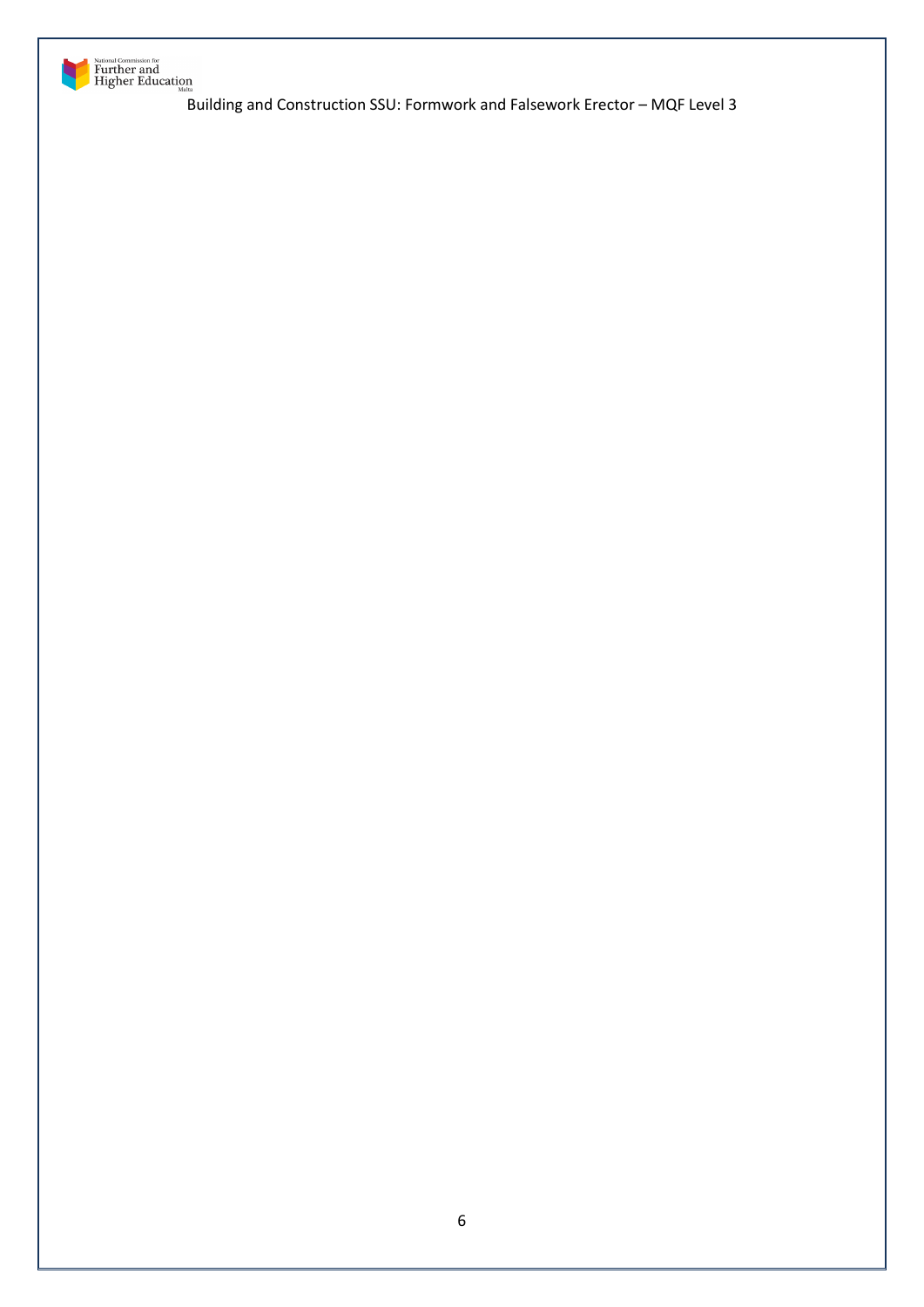

#### **FFE304: Setting Out Formwork and Falsework Erecting and Dismantling**

This unit is about using tools and equipment to set out, erect and dismantle formwork and falsework.

# **Performance Criteria**

The candidate must have the necessary knowledge and skills to:

- 1. Setting out of main key set out locations, datum, height levels and alignment tolerances from site drawings and design specifications.
- 2. Prepare work area and materials for the assembly of formwork and the erection of falsework.
- 3. Operate and maintain hand and power tools and equipment.
- 4. Assemble formwork shutters to design requirements and specified dimensions within tolerance given.
- 5. Sequentially erect falsework (formwork support system) according to set out, standards and data sheets.
- 6. Perform inspections of self and others' work, to ensure that all supports and bracings are according to design specifications.
- 7. Site fabricate, assemble and position formwork for beams, drop panels (hanging panels) and cantilevers.
- 8. Check plumbness, levels, linear and angular measurements to specified tolerances.
- 9. Install cast openings and insert fittings according to instructions given.
- 10. Organise and check scaffolding and possible hand railing requirements in accordance with specifications and standards.
- 11. Assist in the monitoring of supporting erected structures during concrete pouring for deflections and movements.
- 12. Check and observe concrete curing time requirements and obtain permit to dismantle formwork and falsework.
- 13. Clean work area and dispose of or recycle/ reuse materials in accordance with the project environment management plan.
- 14. Clean, check, maintain and store plant tolls and equipment.
- 15. Estimate the time required and job-hours (man-hours) requirement for a particular job and project.

#### **Required Knowledge**

The Level 3 Formwork and Falsework Erector must know and explain:

- 1. The rigidity and stability structure requirements.
- 2. The routine maintenance requirements for all the power tools and equipment.
- 3. The various methods of calculating weights of falsework modules and formwork panels and modules.
- 4. The regular and common terms used in the construction industry.
- 5. The theoretical knowledge such as concentric columns, offset columns, cantilever beams.
- 6. The technology behind aligning and levelling instruments used at construction sites.
- 7. The stock levels required of the various formwork panels, fittings and consumables.
- 8. The best practice to use power tools and equipment available.